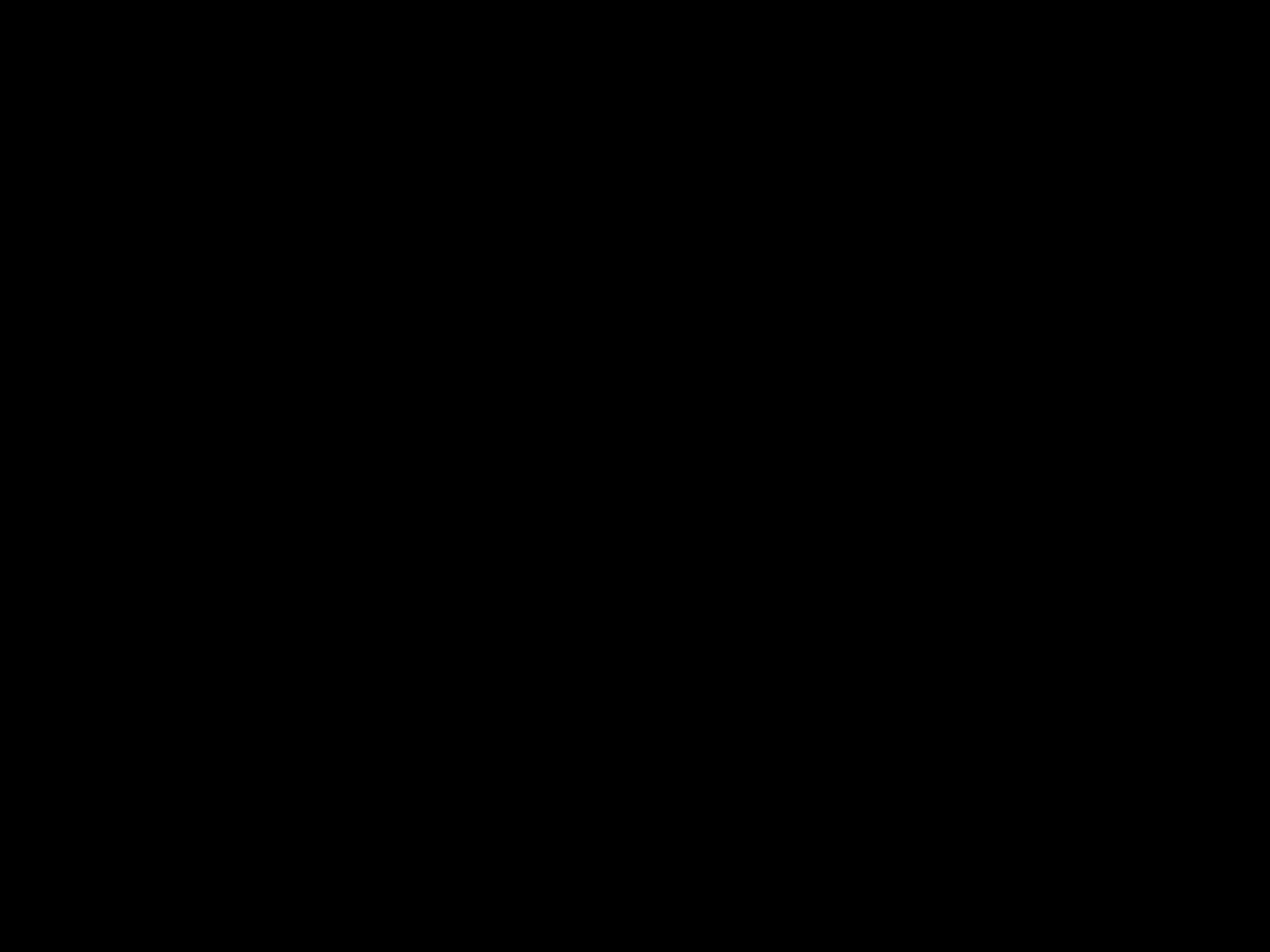## **A** Match 1. Theology of the Harvest (Matt. 13:1-23)

### **What we see:**

Not all soil is good soil The Farmer sowed everywhere

**We don't see..."**Farmer you should have...."

"Farmer you shouldn't have..."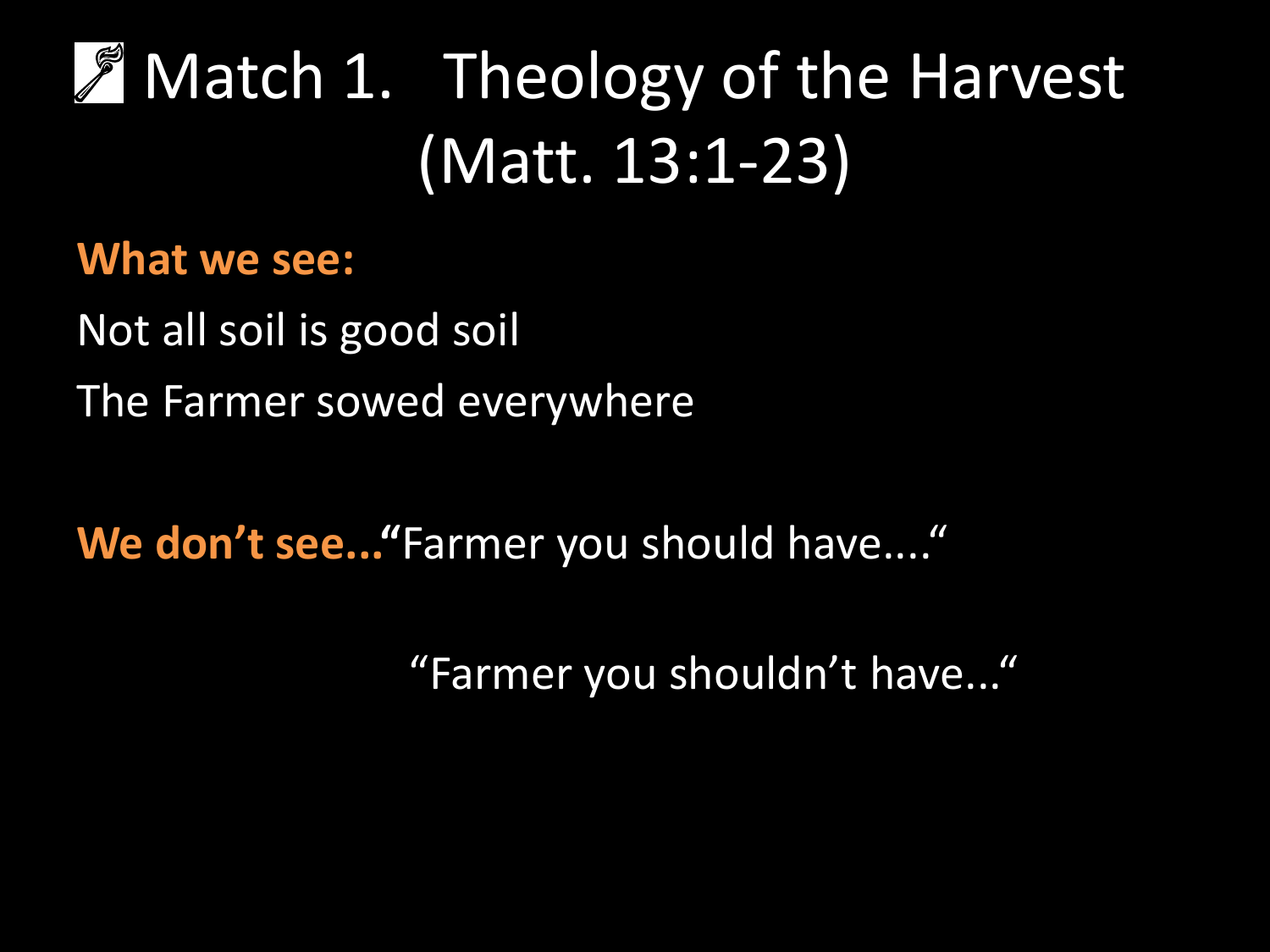### Match 1. Theology of the Harvest J (Matt. 13:1-23)

**How we prepare/respond:**

Sow the seed broadly – Don't try to make dirt.

Be encouraged –

(good soil is so productive it's worth it! 30,60,100x!)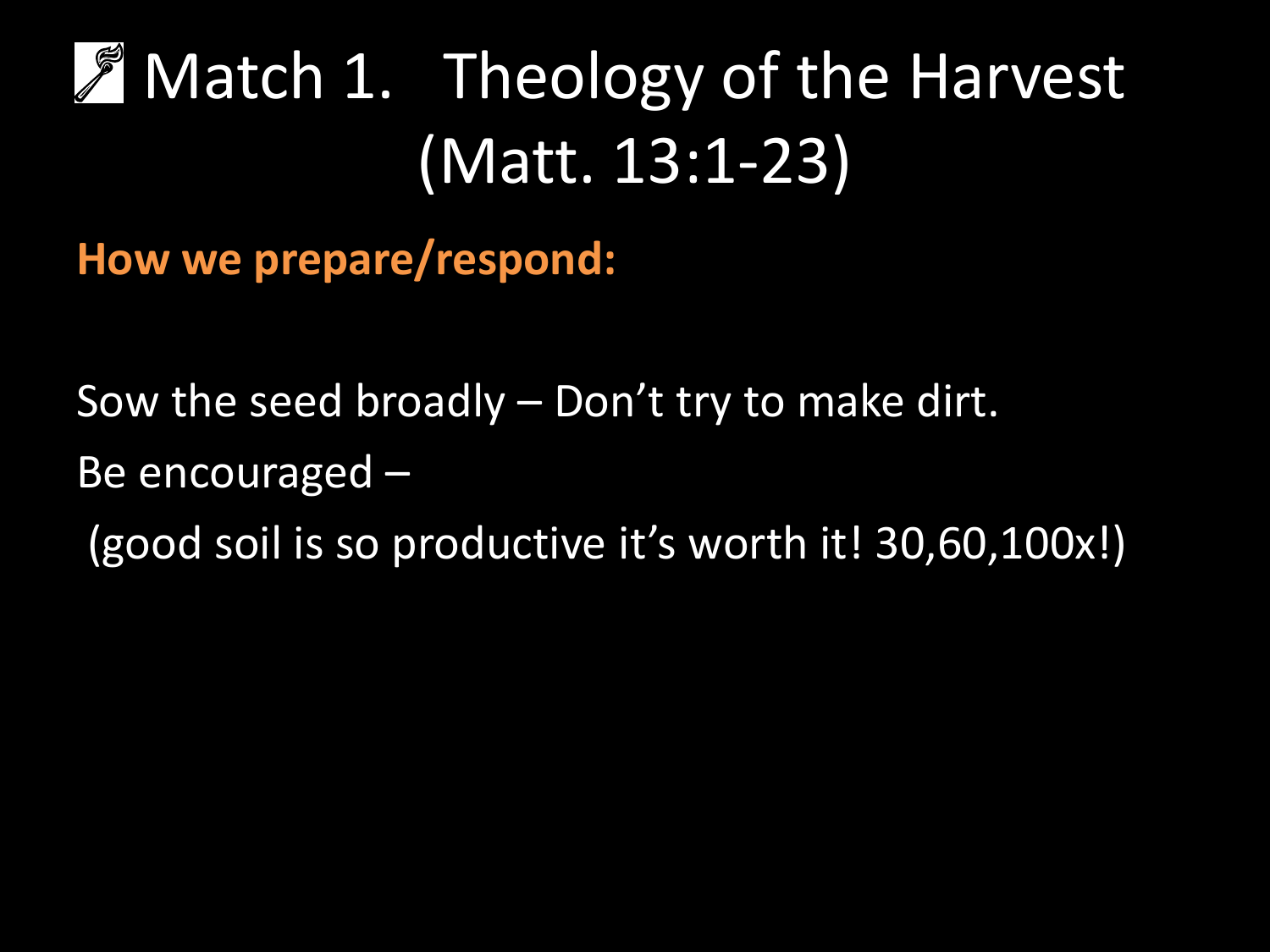#### Match 2. Theology of Man F

### **What we see:**

They are dead (No one seeks God) They are blind (The Gospel is foolishness to them) They are made in the image of God (They have a built-in thirst for Him)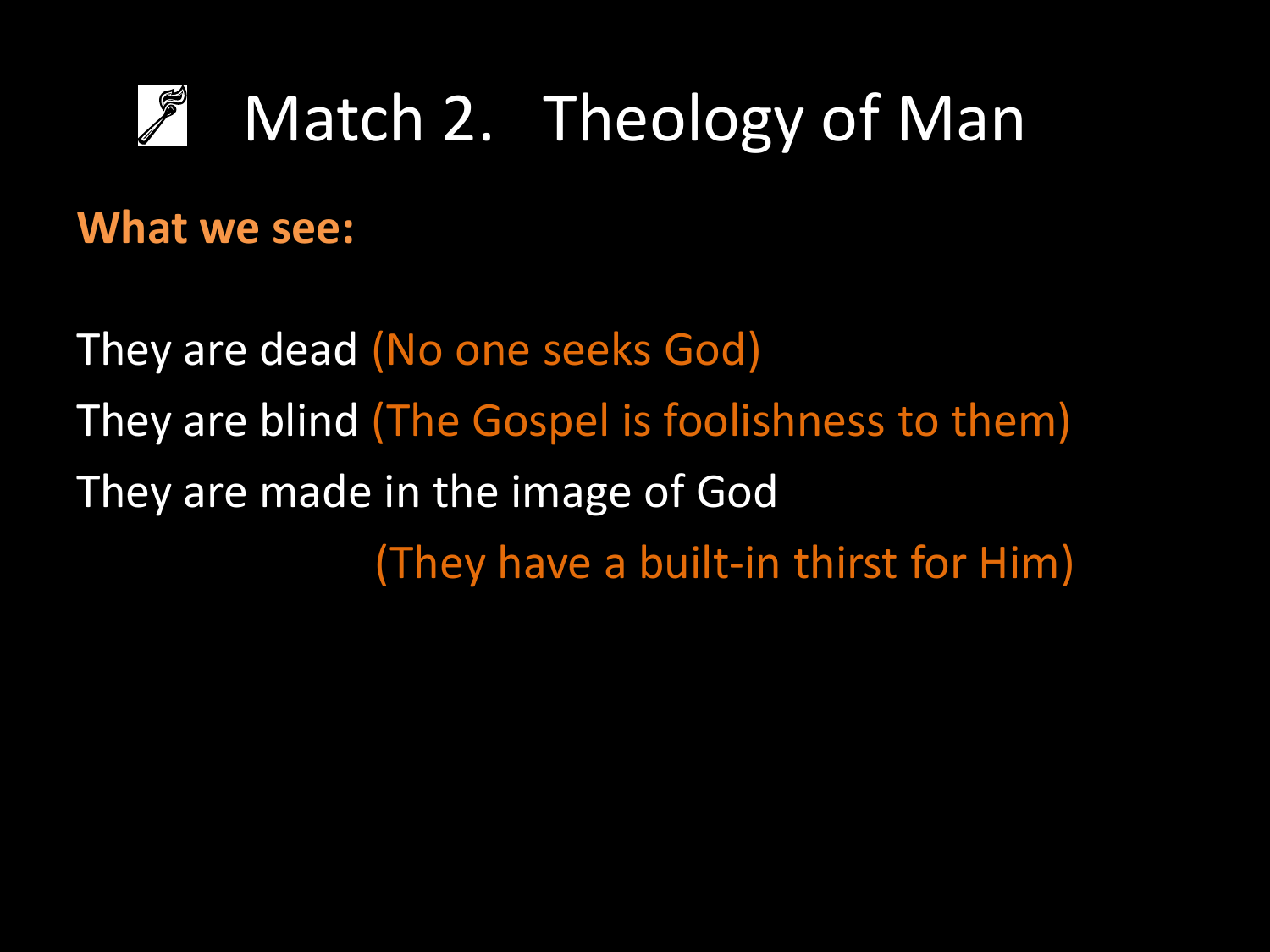#### F Match 2. Theology of Man

**How we prepare/respond:**

Remember that we are engaging in the impossible  $$ the key is not our technique. Speak "foolishness" and expect a miracle. Start with the assumption that they are thirsty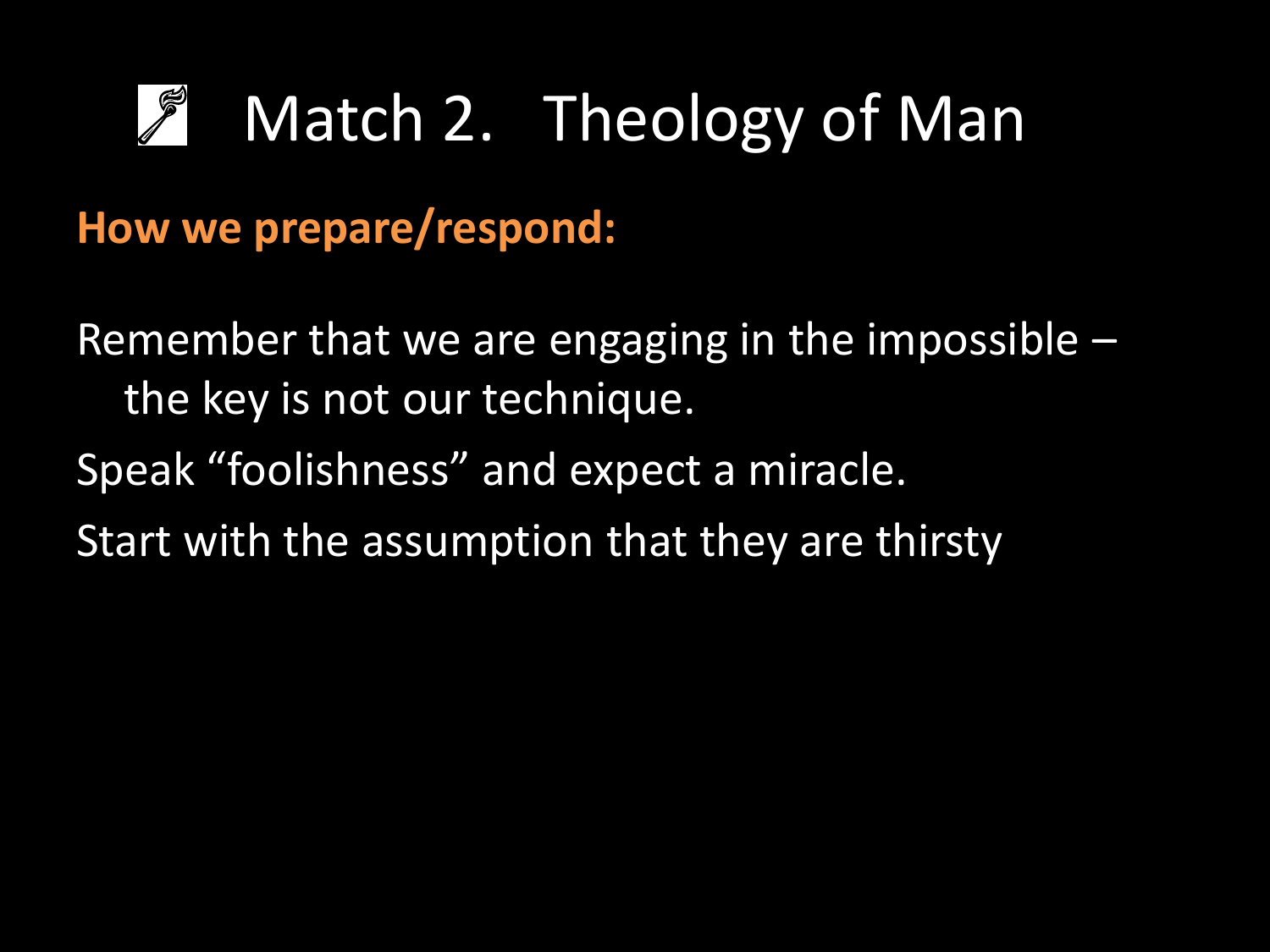

### **What we see:**

God calls  $-$  Eph 1:4-6, 12 He calls/chooses some and not others. Act 13:48, Matt. 11:25-26 , Acts 2;38-39 Everyone he calls comes. Jn 6:37, 44 Man is still held responsible for not coming. Rom 1:18-20,

We are invited to join God in the process of calling.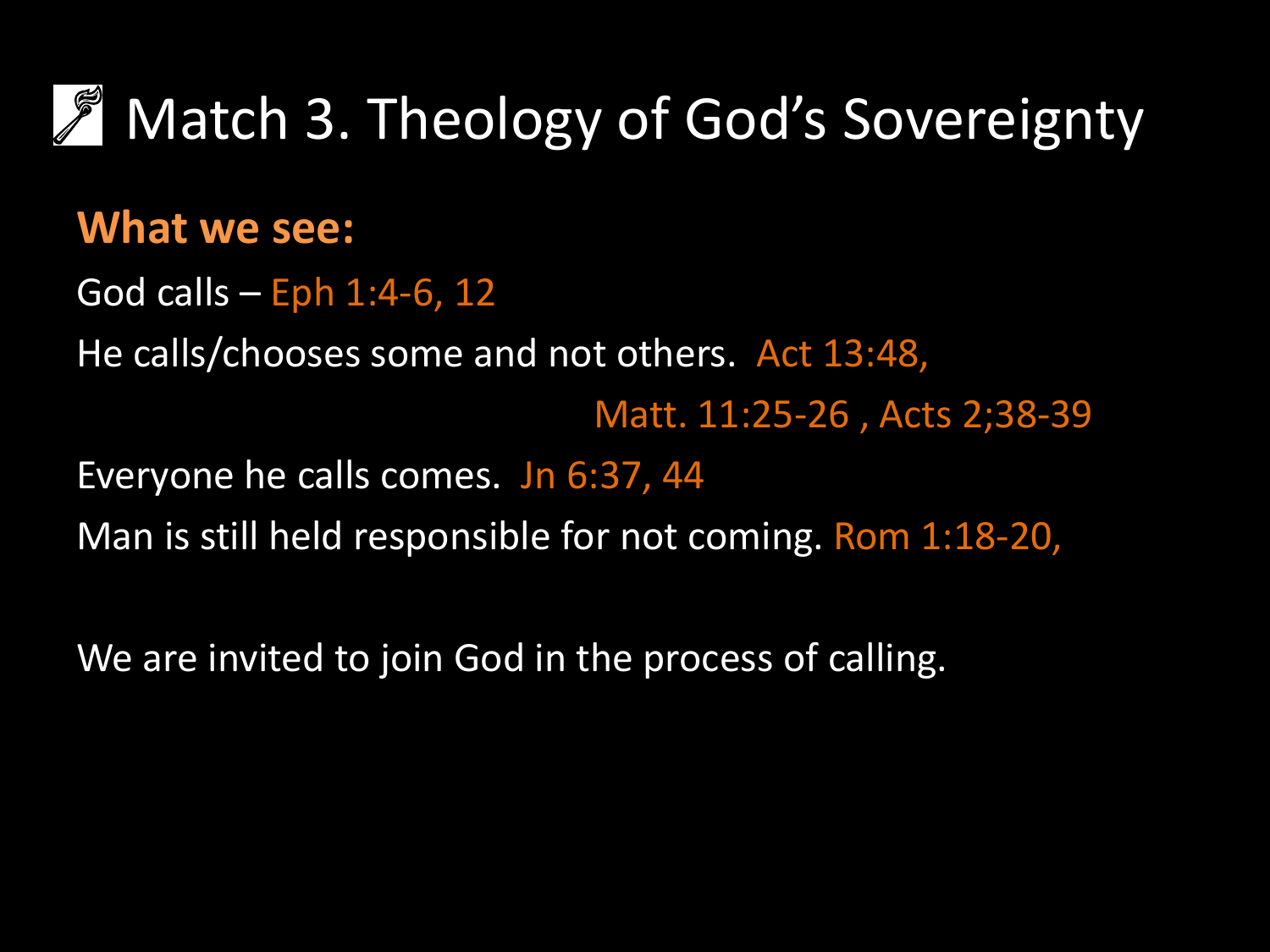

**How we prepare/respond:**

Not with passivity but with the right kind of activism! Acts 18:9-11

Praise God – Matt. 11:25-26

Join God – 2 Tim 2:10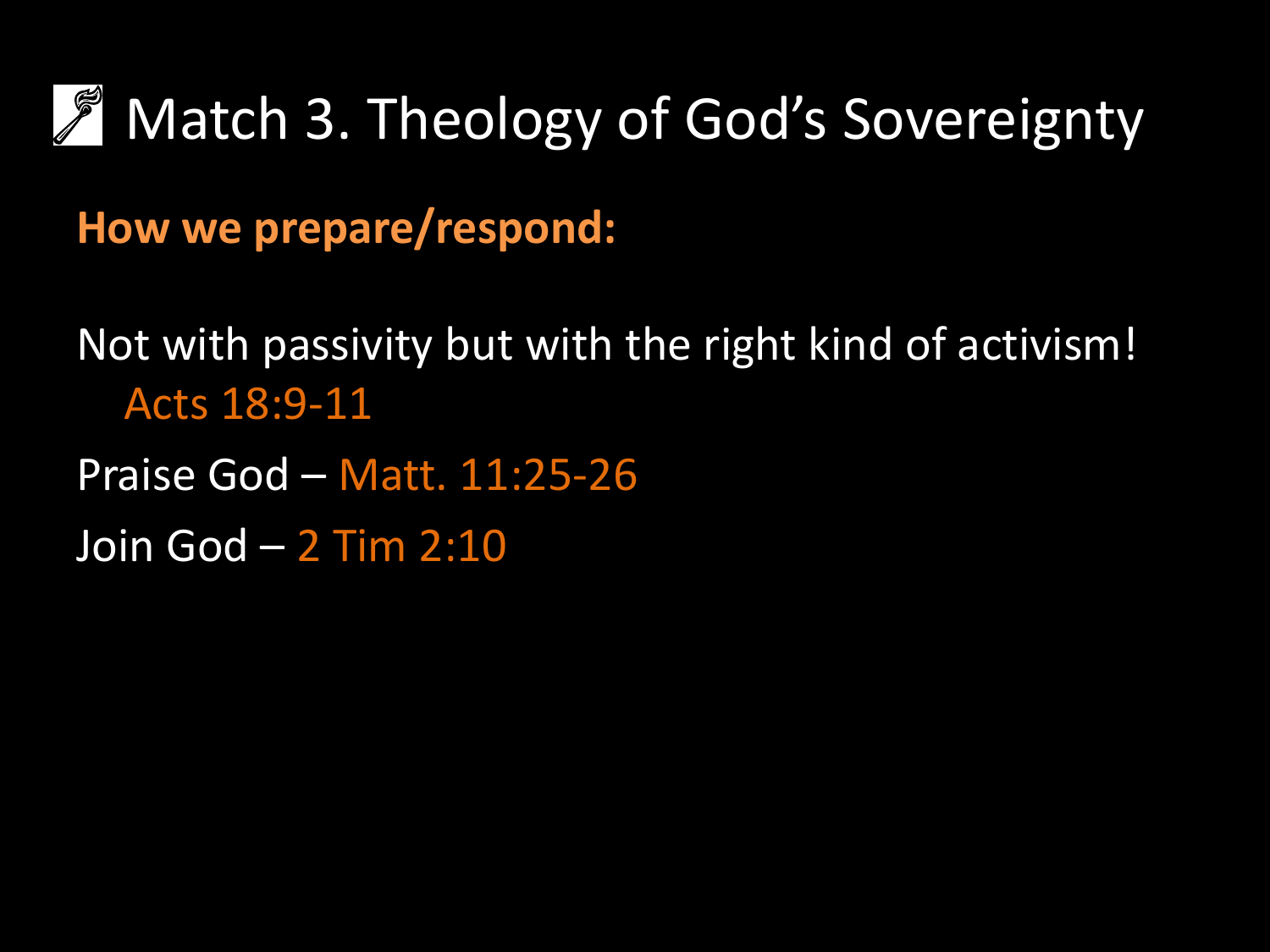## **A** Match 4. Theology of the Spiritual World

### **What we see:**

You're not alone in the room!

- Forces of Evil
- Active presence of the Father, Son, and Holy Spirit

**How we prepare/respond:** See page 22 and 24  $\odot$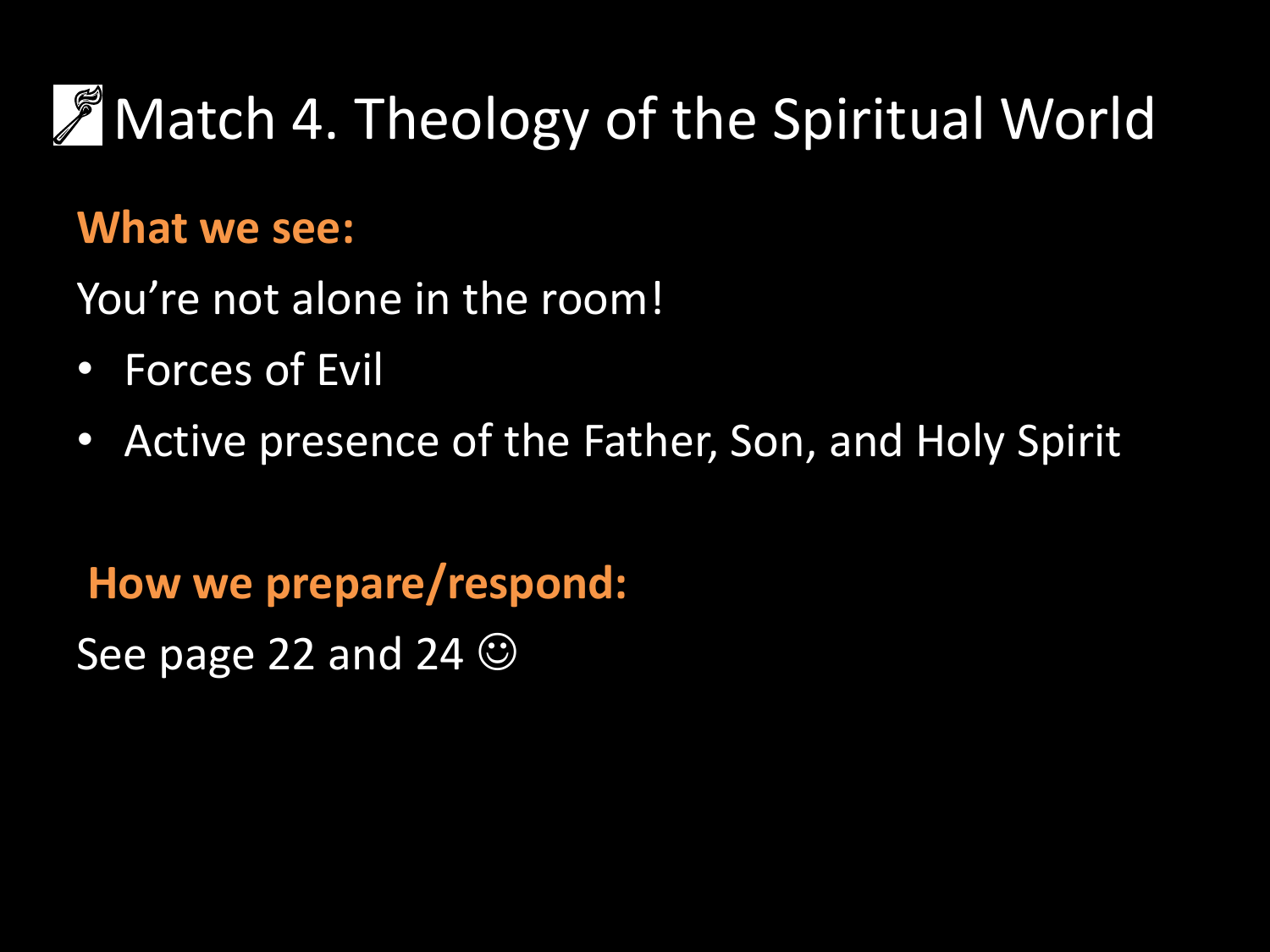## **Match 4. Theology of the Spiritual World**

<sup>33</sup> Oh, the depth of the riches of the wisdom and knowledge of God! How unsearchable his judgments, and his paths beyond tracing out! <sup>34</sup> "Who has known the mind of the Lord? Or who has been his counselor?" <sup>35</sup> "Who has ever given to God, that God should repay him?" For from him and through him and to him are all things. To him be the glory forever! Amen.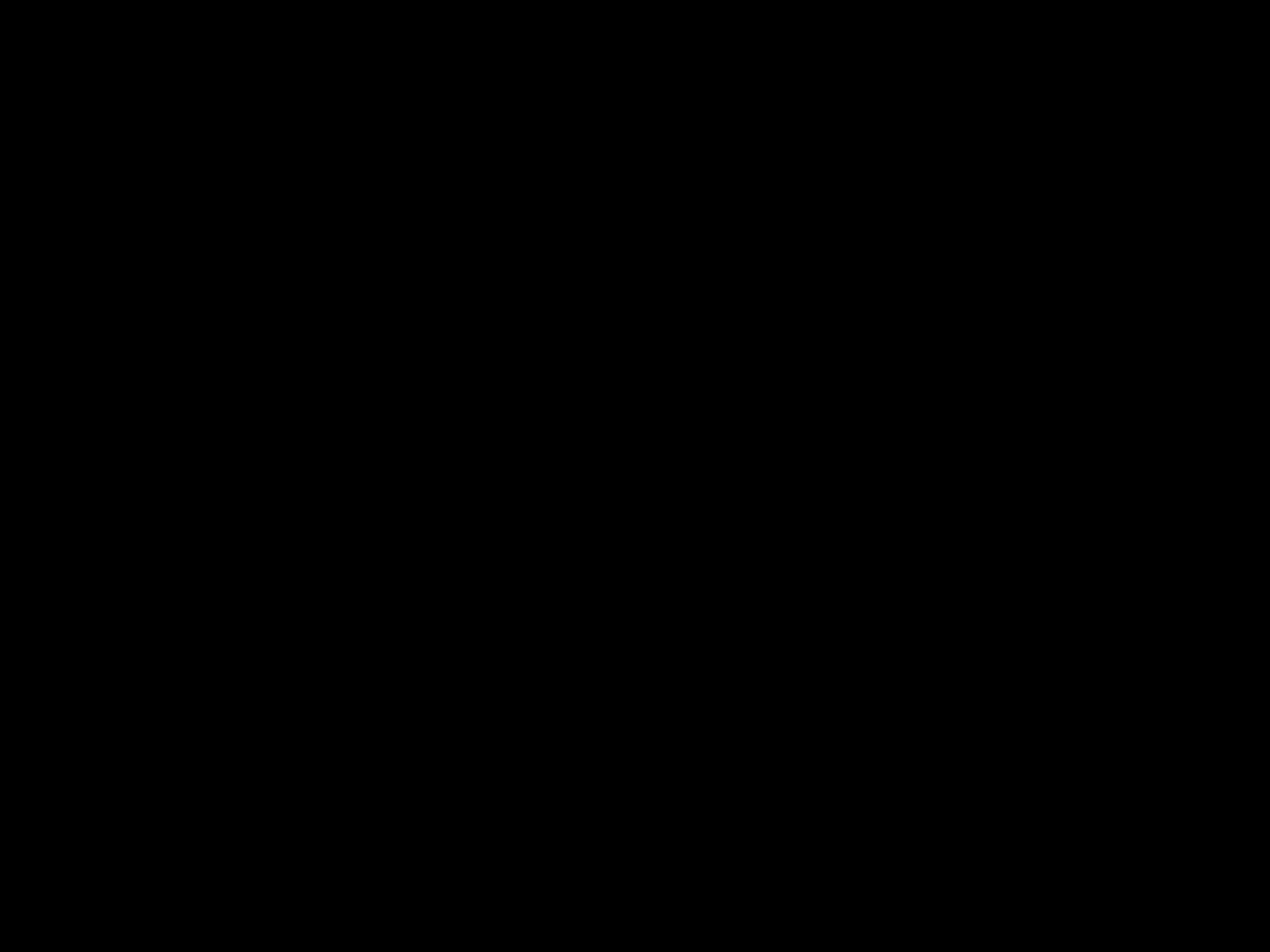# Work of the Father

### **Implications for me:**

- I'm always stepping into an active process Process that was started before the beginning of time Many circumstances have been arranged that I am unaware of. Many times people are already prepared ahead of time.
- He's designed the play watch closely, be sensitive to his plan
- God might be calling them make them aware of the call.
- Ask Him to direct the circumstances
- Ask Him to send reinforcements Lord of the harvest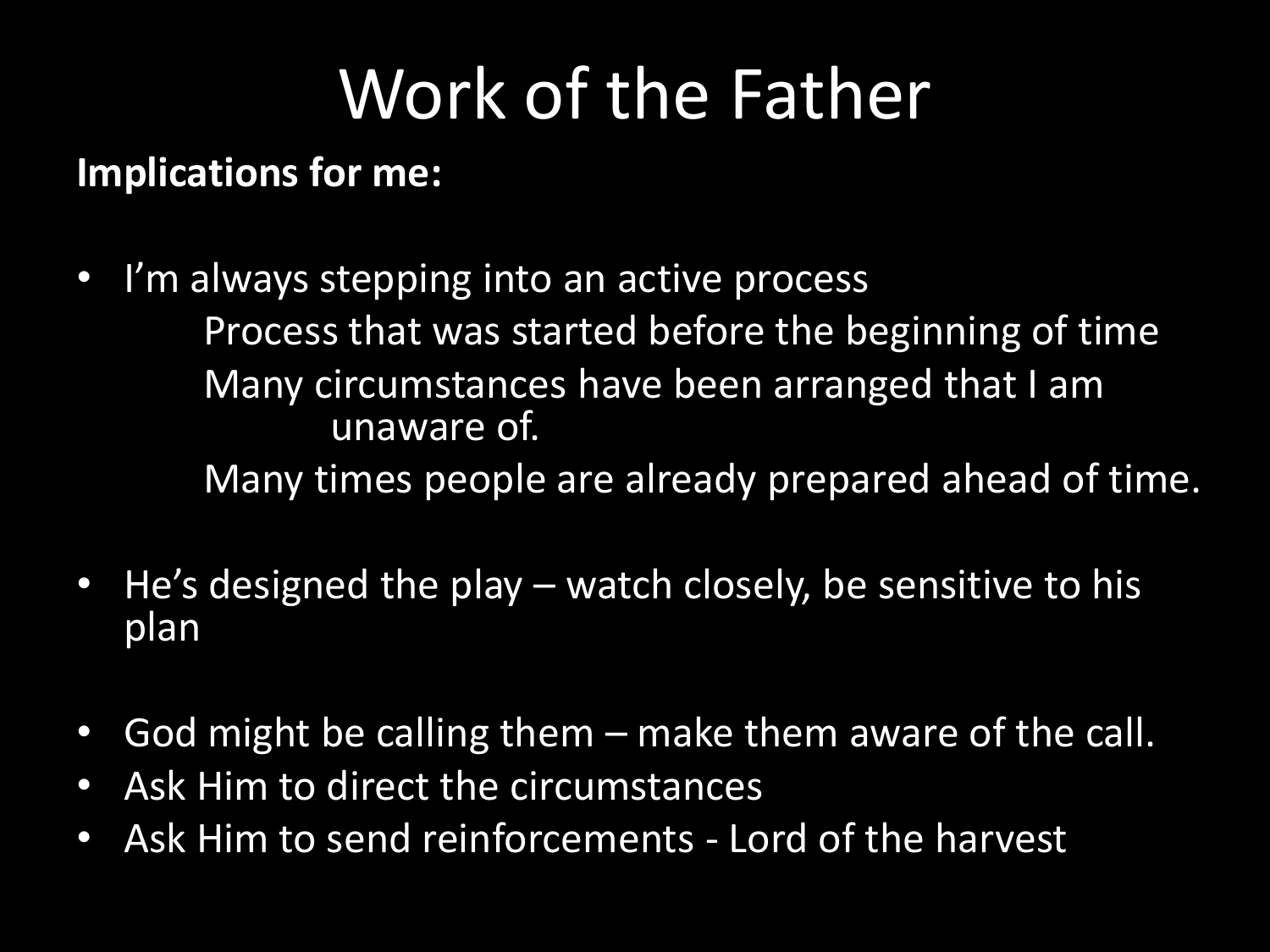## Work of the Son

**Key Verses: Lk 19:10, Jn 14:6 Matt. 11:27 Matt. 9:6 Jn 8:36** 

**Primary Positions:** Seeker/Savior

Way to the father

Reveals the Father

Forgives

Pursues

Rescues, repairs, redeems

Way, truth, life

Water for their thirst, bread for their hunger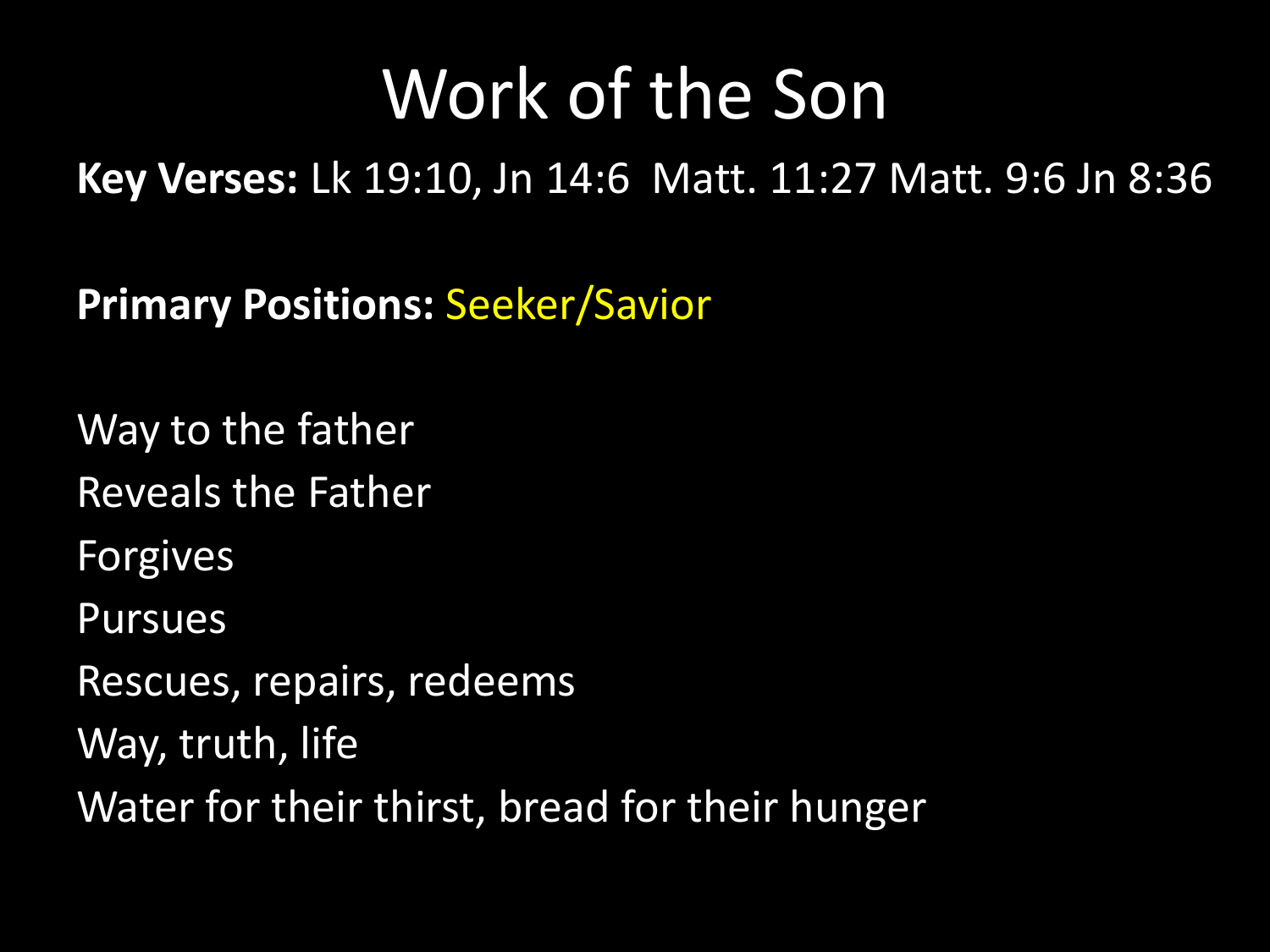## Work of the Son

### **Implications for me**:

Look for thirst

Look for brokenness

Look for the need for a miracle

Ask him to be the "way, truth, and life" Ask him to reveal the Father Ask him for a miracle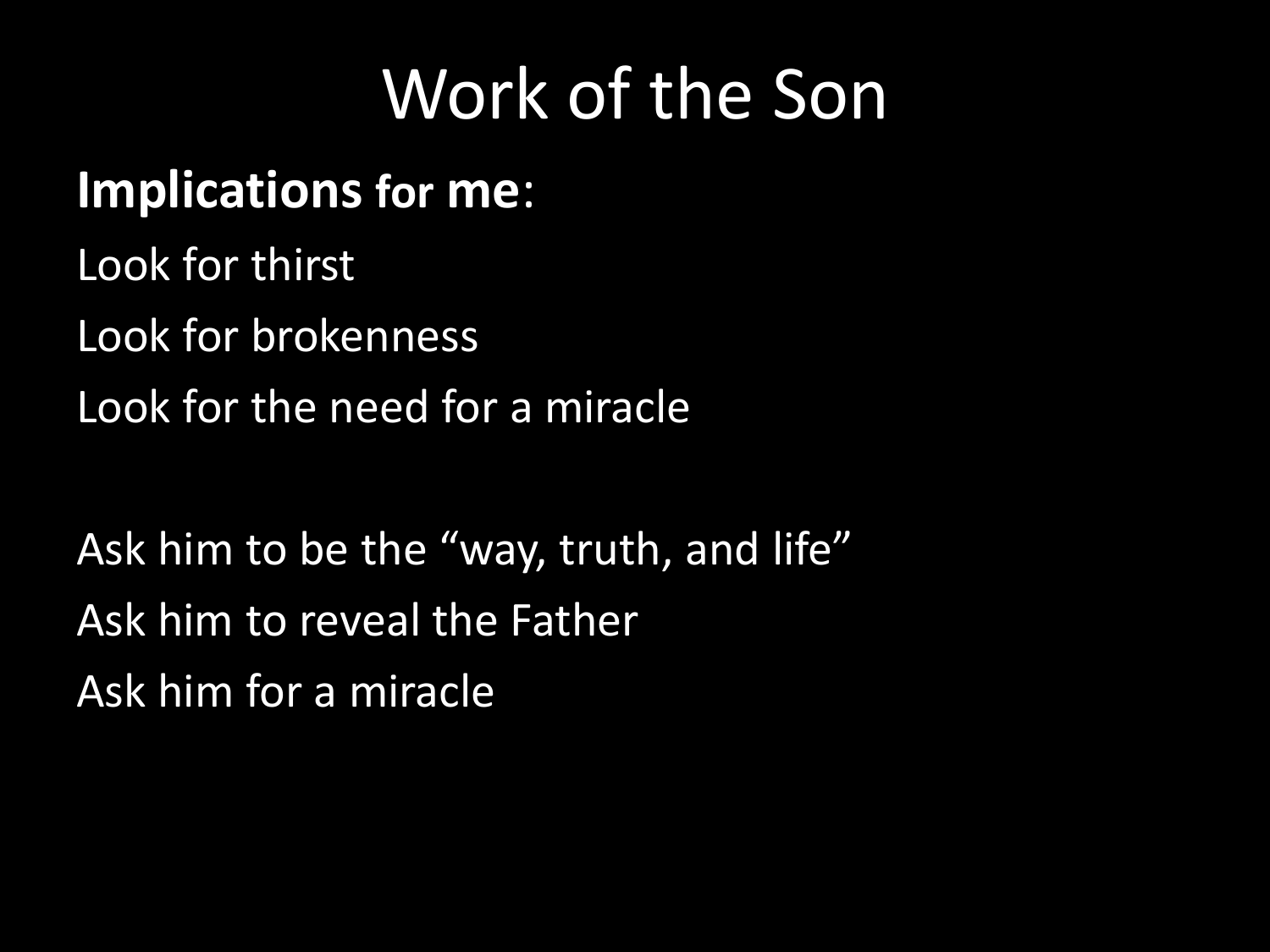## Work of the Spirit

Key Verses: 1 Cor 2:4-14, Jn 15:26, Jn 16:7-15

Primary Positions: Illuminator/Communicator

Convicts of sin

Testifies to Christ

Reveals truth

Brings understanding of the un-understandable

Gives power and confirms the message with power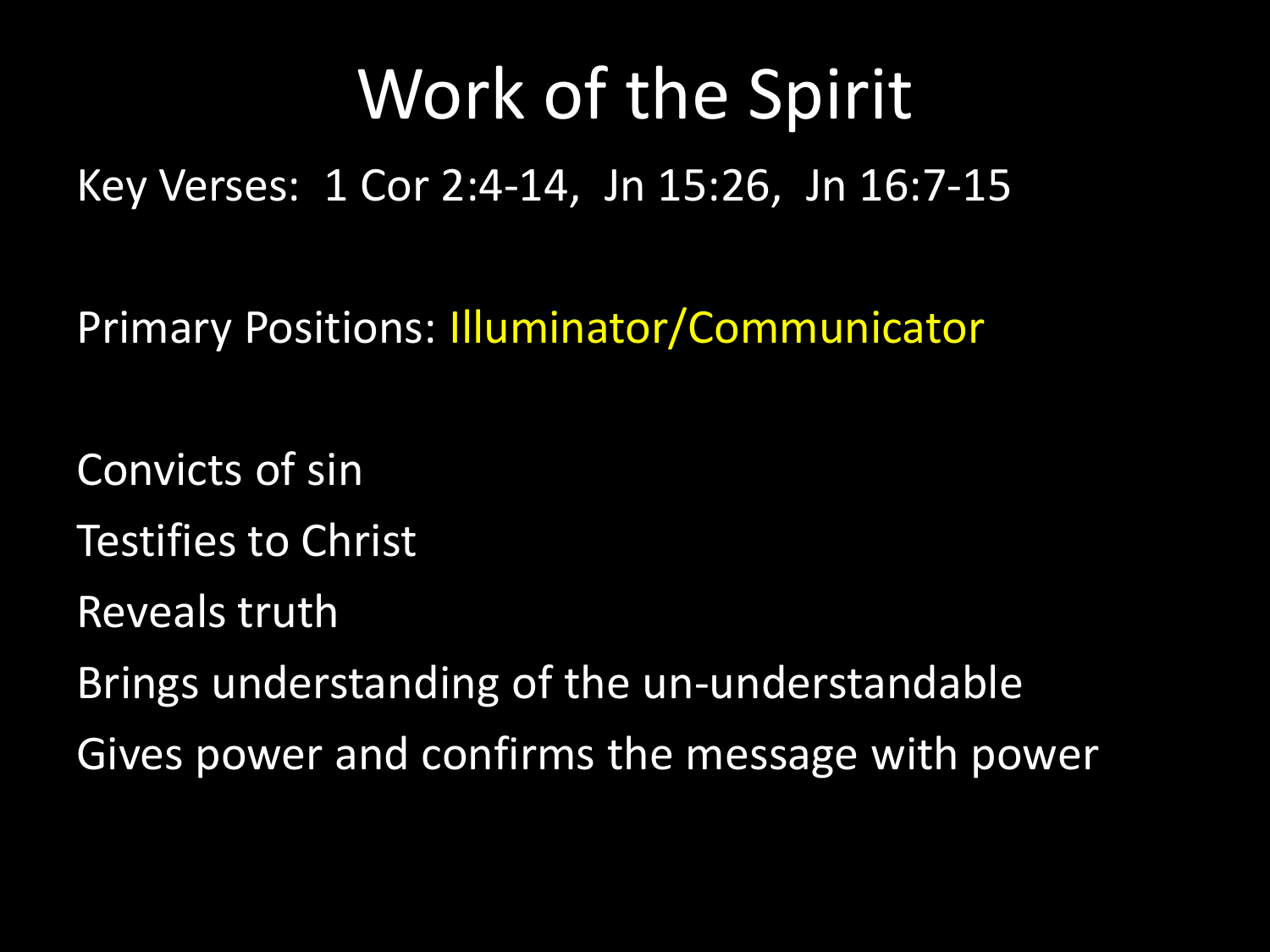## Work of the Spirit

**Implications for me**:

Realize I'm talking gibberish and need a translator Rely on the Spirit to convict of sin Seek his power

Ask him to convict, reveal Christ, and bring understanding.

(Use prayer in Evangelistic conversations)